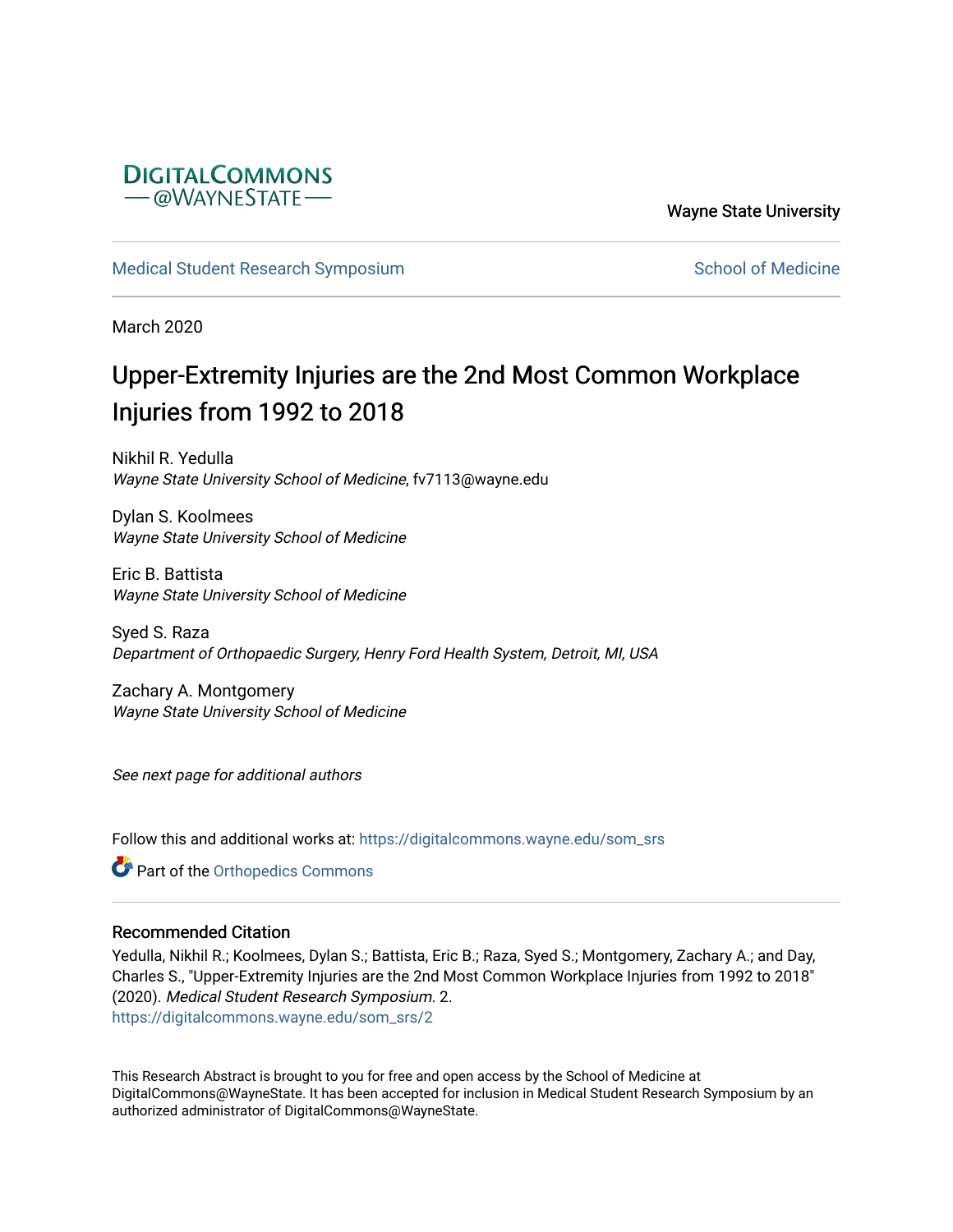### Authors

Nikhil R. Yedulla, Dylan S. Koolmees, Eric B. Battista, Syed S. Raza, Zachary A. Montgomery, and Charles S. Day

This research abstract is available at DigitalCommons@WayneState: [https://digitalcommons.wayne.edu/som\\_srs/2](https://digitalcommons.wayne.edu/som_srs/2)